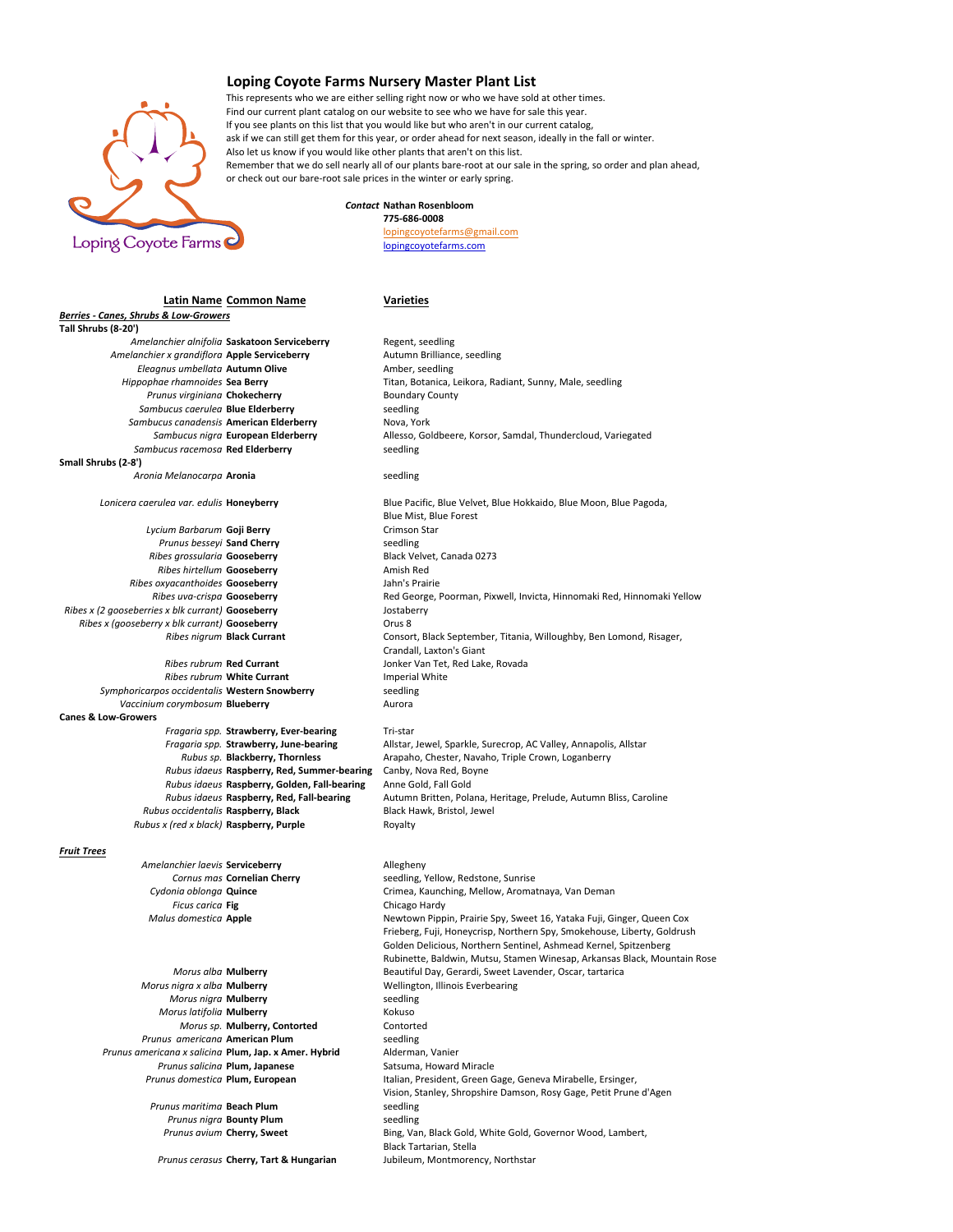Sorbopyrus auricularis Mountain Ash x Pear Shipova Ziziphus jujuba **Jujube Tsao**, seedling, Li, Coco

**Herbs, Flowers, Groundcovers & Perennial Vegetables** 

Achillea filipendulina **Yarrow** Gold Buttons Achillea millefolium **Common Yarrow** divisions Acorus calamus **Sweet Flag** divisions Agastache foeniculum Anise Hyssop seedling, divisions *Allium proliferum* **Egyptian Walking Onions** divisions *Allium sativum* **Garlic** Allium schoenoprasum **Onion Chives** divisions Allium tuberosum **Garlic Chives** divisions Althaea officinalis **Marshmallow** divisions, seedling **Anthemis nobilis Roman Chamomile** seedling<br> **Seedling** seedling seedling *Arctostaphylos uva-ursi* **Kinnikinnick Armoracia rusticana <b>Horseradish Armoracia** divisions **Armica** chamissonis **Meadow Arnica Armoracy Seedling Arnica chamissonis Meadow Arnica** *Artemisia dracunculus sativa* **French Tarragon** seedling Artemisia ludoviciana Western Mugwort divisions Asparagus offinalis **Asparagus Asparagus** Purple Passion, Jersey Supreme Cynara cardunculus var. scolymus **Globe Artichoke** seedling *Delosperma cooperi* **Hardy Ice Plant, Purple** divisions **Delosperma nubigenum Hardy Ice Plant, Yellow** divisions *Diplotaxis tenuifolia* **Sylvetta Arugula** seedling *Gaillardia spp.* **Blanket Flower Seedling Seedling Seedling Seedling Seedling Seedling Seedling Seedling Seedling Glycyrrhiza lepidota American Licorice** *Helianthus maximiliani* **Maximilian Sunflower** divisions *Helianthus tuberosus* **Jerusalem Artichoke** Red *Hemerocallis citrina* **Day Lily** Citron Citron Citron Consumers Consumers Consumers Citron City Consumers Consumers Consumers Consumers Consumers Consumers Consumers Consumers Consumers Consumers Consumers Consumers Consu *Hemerocallis spp.* Day Lily *Hyssopus officinalis* **Hyssop** seedling **Inula helenium Elecampane Communisty Electropy divisions** divisions divisions and the subset of the subset of the subset of the subset of the subset of the subset of the subset of the subset of the subset of the subset Lavandula angustifolia Lavender Lavandula x intermedia **Lavender** Grosso, Provence, Seal Leonurus cardiaca **Motherwort** seedling **Levisticum officinale Lovage** divisions, seedling<br>
Linum lewisii **Blue Flax** seedling *Linum lewisii* **Blue Flax** *Lycopus virginicus* **Bugleweed** divisions *Mahonia repens* **Creeping Oregon Grape** seedling<br> *Melissa officinalis* Lemon Balm<br>
seedling, cuttings *Melissa officinalis* Lemon Balm *Mentha aquatica* **Orange Mint** divisions *Mentha arvensis* **Banana Mint** divisions *Mentha spicata* **Spearmint** divisions divisions divisions divisions divisions divisions *Mentha x piperita* **Peppermint** *Monarda didyma* **Bee Balm** Rose-Scented *Monarda fistulosa* **Bee Balm seedling** *Mepeta × faassenii* **Catmint** *Seedling* **seedling** *Nepeta × faassenii* Catmint **Origanum laevigatum Oregano Herrenhausen** *Origanum vulgare* **Oregano Zorba** Red **Origanum** vulgare hirtum **Oregano, Greek** seedling **Potentilla fruticosa Bush Cinquefoil** seedling **Rheum rhabarbarum Rhubarb** Green Victoria, Crimson **Rheum x coltorum Rhubarb** Glaskins Perpetual **Rosmarinus officinalis Rosemary Arp** Arp *Rumex acetosa* **Garden Sorrel** divisions **Salvia officinalis Garden Sage** seedling, cuttings, divisions *Satureja montana* **Winter Savory** cuttings **Sedum spurium Red Sedum**<br> **Sedum** spurium **Red Sedum**<br> **Sedum** divisions acho divisions **Stachys byzantina Lamb's Ear** *Symphytum × uplandicum* **Russian Comfrey** Bocking 14 Symphytum offinalis **Common Comfrey** seedling, divisions **Tanacetum balsamita Costmary Communisty Constructions** divisions **Tanacetum** vulgare **Common Tansy Tanacetum** vulgare **Common Tansy Thymus praecox Thyme. Wild** Mother-of-Thyme **Thymus vulgaris Thyme The Community Communist Communist Communist Communist Communist Communist Communist Communist Communist Communist Communist Communist Communist Communist Communist Communist Communist Communist Com Thymus x citriodorus <b>Thyme, Lemon** seedling<br>*Urtica dioica* **Stinging Nettle** divisions **Urtica dioica Stinging Nettle Constitutional divisions** divisions divisions and officinalis **Valerian Valeriana officinalis Valerian** Verbana hastata **Blue Vervain** seedling

## *Nitrogen Fixers* **Tall Trees (>30')**

Alnus rugosa **Speckled Alder** seedling **Catalpa speciosa Northern Catalpa** seedling *Cladastris lutea kentuckea* **Yellowood** seedling Gymnocladus dioicus Kentucky Coffee Tree seedling *Maackia amurensis* **Amur Maackia** seedling **Paulownia tomentosa Empress Tree** seedling

**Prunus persica Peach Reliance, Red Haven, Coralstar, Early Elberta** Pyrus communis **Pear, European** Seckel, Blake's Pride, Conference, Kalle Clappe's Red, Bartlett, Ubileen Bosc, Rescue, Flemish Beauty Pyrus pyrifolia Pear, Asian **Raja**, Shinseiki, Shinko, Chojuro, Nijiseiki